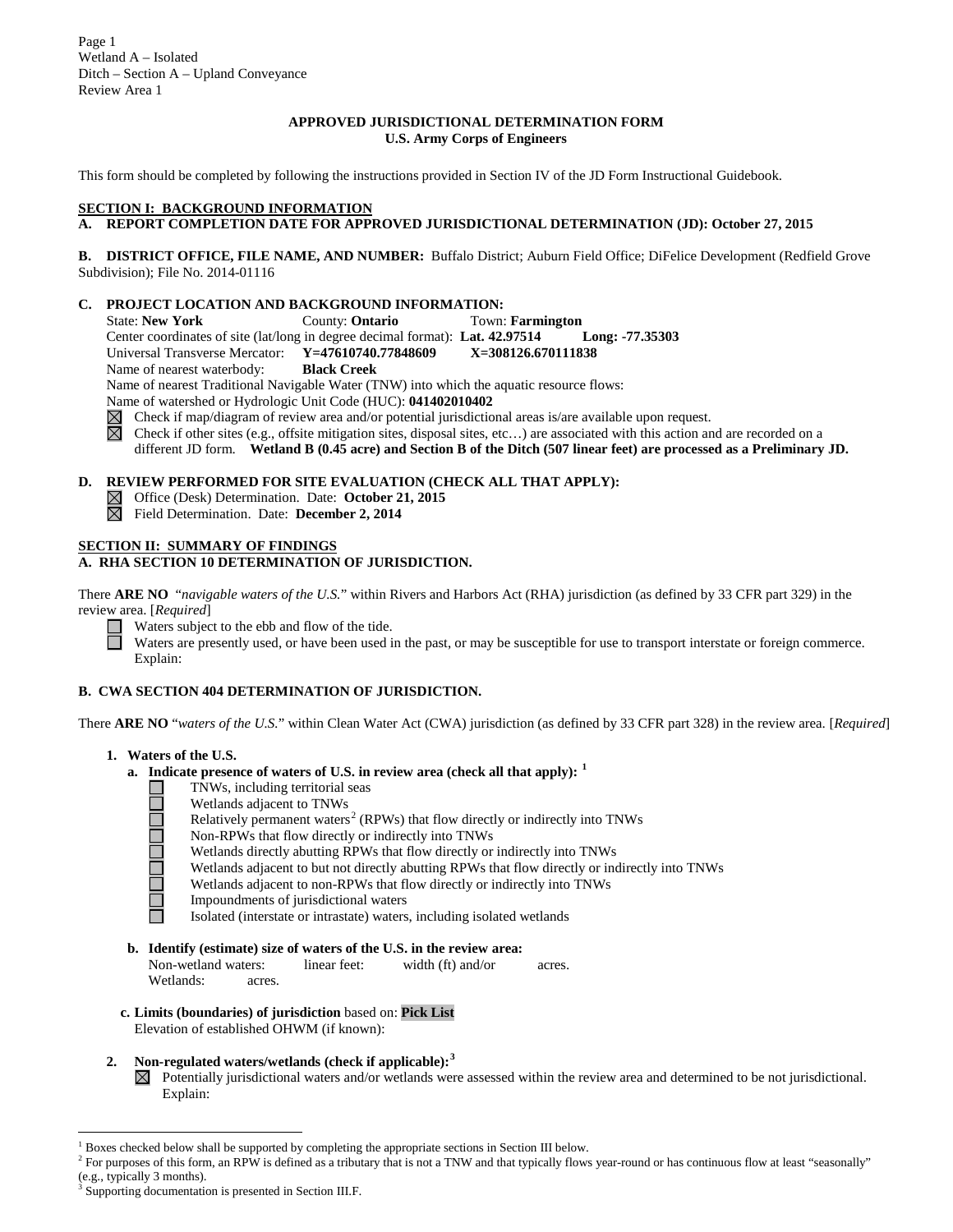**Wetland A and Ditch – Section A** are outside Department of the Army jurisdiction as they do not meet the criteria for a jurisdictional water of the United States according to 33 CFR Part  $328.3(a)(1-7)$  as follows:

- 1. do not/has not supported interstate or foreign commerce;
- 2. is not an interstate water/wetland;
- 3. the degradation or destruction of which would not affect interstate or foreign commerce and does not include such waters:
	- (i) which are or could be used by interstate or foreign travelers for recreational or other purposes; or
	- (ii) from which fish or shellfish are or could be taken and sold in interstate or foreign commerce; or
	- (iii) which are used or could be used for industrial purpose by industries in interstate commerce
- 4. is not an impoundment of water otherwise defined as WOUS under the definition;
- 5. is not a tributary of waters identified in paragraphs (a)(1)-(4) of this section;
- 6. is not a territorial sea;
- 7. is not wetland adjacent to waters (other than waters that are themselves wetlands) identified in paragraphs (a)(1)-(6) of this section;

**Review Area 1: Wetland A – Isolated (0.08 acre)** developed in a stormwater management basin that was constructed in an upland area in the late 1970's or early 1980's in connection with the construction of Commercial Drive. On-site observations suggest that the basin has not been maintained and does not appear to be functional. According to the 'as built' plans, the basin has one contributing 2-foot diameter buried inlet stormwater pipe and a water control structure designed to convey overflow to a drainage ditch, which was also constructed in uplands. Because the surrounding area was never developed, the volume of water piped to the basin is well below the capacity for which it was designed so that water retained within the basin does not reach levels high enough to reach the overflow structure. Approximately one-half of the basin floor becomes saturated enough to support cattails and meet wetland criteria. Wetland A is approximately 385-feet from Section B of the Ditch (see below), which is the point at which the Ditch begins to exhibit stream characteristics and functions as a jurisdictional tributary.

**Note** that the entire stormwater conveyance ditch measures approximately 892 linear feet and was excavated entirely in uplands intended to carry stormwater discharge to a perennial stream beyond the study limits. 'Section B' of the Ditch (507 linear feet – Review Area 2) will be processed as a Preliminary JD.

**Review Area 1: Ditch – Section A – Upland Conveyance (385 linear feet).** For purposes of this Approved JD, 'Section A' of the Ditch is considered a non-jurisdictional upland conveyance. The first 100 feet of Section A is a shallow, ephemeral conveyance with an absence of an ordinary high water mark, or evidence of scour and is overgrown with upland vegetation consistent with the surrounding upland area. Approximately 285 linear feet of Section A is a deeper excavated portion of the Ditch, but it does not exhibit an ordinary high water mark nor does it appear to intersect groundwater and was dry at the time of several observations. Section A is at ground level at least 8-10 feet above the excavated basin floor, therefore, the presence of a shallow subsurface flow connection is absent.

These two features were constructed in Palmyra gravelly loam, which has a hydric rating of '0' by the National Resource Conservation Service - WebsoilSurvey.

## **SECTION III: CWA ANALYSIS**

#### **A. TNWs AND WETLANDS ADJACENT TO TNWs**

**The agencies will assert jurisdiction over TNWs and wetlands adjacent to TNWs. If the aquatic resource is a TNW, complete Section III.A.1 and Section III.D.1. only; if the aquatic resource is a wetland adjacent to a TNW, complete Sections III.A.1 and 2 and Section III.D.1.; otherwise, see Section III.B below**.

**1. TNW** 

Identify TNW: Summarize rationale supporting determination:

#### **2. Wetland adjacent to TNW**

Summarize rationale supporting conclusion that wetland is "adjacent":

#### **B. CHARACTERISTICS OF TRIBUTARY (THAT IS NOT A TNW) AND ITS ADJACENT WETLANDS (IF ANY):**

**This section summarizes information regarding characteristics of the tributary and its adjacent wetlands, if any, and it helps determine whether or not the standards for jurisdiction established under Rapanos have been met.** 

**The agencies will assert jurisdiction over non-navigable tributaries of TNWs where the tributaries are "relatively permanent waters" (RPWs), i.e. tributaries that typically flow year-round or have continuous flow at least seasonally (e.g., typically 3 months). A wetland that directly abuts an RPW is also jurisdictional. If the aquatic resource is not a TNW, but has year-round (perennial) flow, skip to Section III.D.2. If the aquatic resource is a wetland directly abutting a tributary with perennial flow, skip to Section III.D.4.**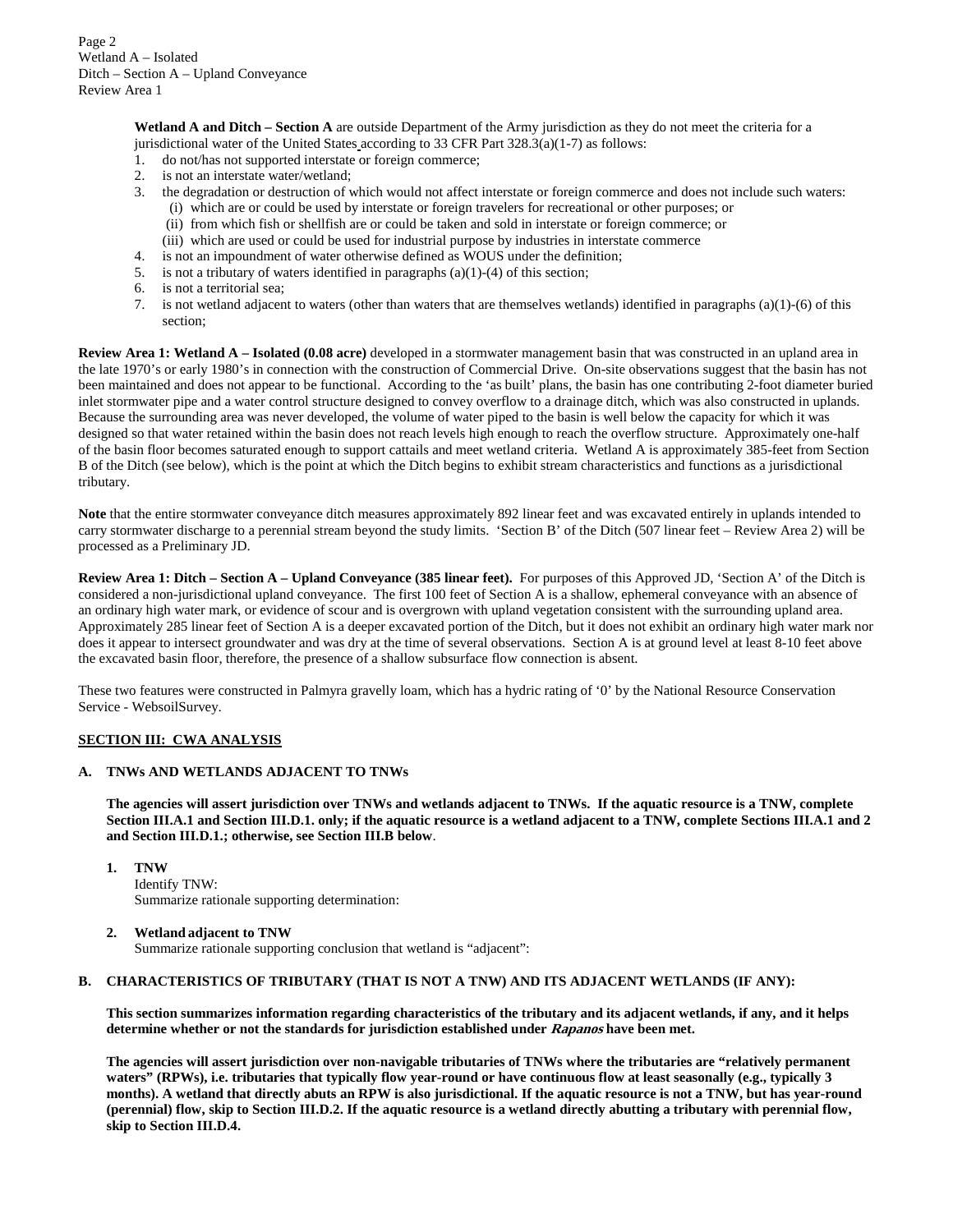Page 3 Wetland A – Isolated Ditch – Section A – Upland Conveyance Review Area 1

> **A wetland that is adjacent to but that does not directly abut an RPW requires a significant nexus evaluation. Corps districts and EPA regions will include in the record any available information that documents the existence of a significant nexus between a relatively permanent tributary that is not perennial (and its adjacent wetlands if any) and a traditional navigable water, even though a significant nexus finding is not required as a matter of law.**

> **If the waterbody[4](#page-2-0) is not an RPW, or a wetland directly abutting an RPW, a JD will require additional data to determine if the waterbody has a significant nexus with a TNW. If the tributary has adjacent wetlands, the significant nexus evaluation must consider the tributary in combination with all of its adjacent wetlands. This significant nexus evaluation that combines, for analytical purposes, the tributary and all of its adjacent wetlands is used whether the review area identified in the JD request is the tributary, or its adjacent wetlands, or both. If the JD covers a tributary with adjacent wetlands, complete Section III.B.1 for the tributary, Section III.B.2 for any onsite wetlands, and Section III.B.3 for all wetlands adjacent to that tributary, both onsite and offsite. The determination whether a significant nexus exists is determined in Section III.C below.**

**1. Characteristics of non-TNWs that flow directly or indirectly into TNW**

| (i) | <b>General Area Conditions:</b><br>Watershed size:<br><b>Pick List</b><br><b>Pick List</b><br>Drainage area:<br>Average annual rainfall:<br>inches<br>Average annual snowfall:<br>inches                                                                                                                                                                                                                                                                                                                                                                                                                                                                                                                                                                                        |
|-----|---------------------------------------------------------------------------------------------------------------------------------------------------------------------------------------------------------------------------------------------------------------------------------------------------------------------------------------------------------------------------------------------------------------------------------------------------------------------------------------------------------------------------------------------------------------------------------------------------------------------------------------------------------------------------------------------------------------------------------------------------------------------------------|
|     | (ii) Physical Characteristics:<br>(a) Relationship with TNW:<br>Tributary flows directly into TNW.<br>Tributary flows through Pick List tributaries before entering TNW<br>Project waters are Pick List river miles from TNW<br>Project waters are Pick List river miles from RPW<br>Project waters are Pick List aerial (straight) miles from TNW<br>Project waters are Pick List aerial (straight) miles from RPW<br>Project waters cross or serve as state boundaries. Explain:<br>Identify flow route to $TNW5$ :<br>Tributary stream order, if known:                                                                                                                                                                                                                      |
|     | (b) General Tributary Characteristics (check all that apply):<br><b>Tributary</b> is:<br>Natural<br>Artificial (man-made). Explain:<br>Manipulated (man-altered). Explain:<br>Tributary properties with respect to top of bank (estimate):<br>Average width:<br>feet<br>Average depth:<br>feet<br>Average side slopes: Pick List<br>Primary tributary substrate composition (check all that apply):<br>$\Box$ Silts<br>$\Box$ Sands<br>Concrete<br>Muck<br>$\Box$ Cobbles<br>Gravel<br>Bedrock<br>Vegetation. Type/% cover:<br>□ Other. Explain:<br>Tributary condition/stability [e.g., highly eroding, sloughing banks]. Explain:<br>Presence of run/riffle/pool complexes. Explain:<br>Tributary geometry: Pick List<br>Tributary gradient (approximate average slope):<br>% |
|     | $(c)$ Flow:<br>Tributary provides for: Pick List<br>Estimate average number of flow events in review area/year: Pick List<br>Describe flow regime:<br>Other information on duration and volume:<br>Surface flow is: Pick List. Characteristics:<br>Subsurface flow: Pick List. Explain findings:<br>Dye (or other) test performed:<br>Tributary has (check all that apply):<br>Bed and banks                                                                                                                                                                                                                                                                                                                                                                                    |

<span id="page-2-0"></span> <sup>4</sup> Note that the Instructional Guidebook contains additional information regarding swales, ditches, washes, and erosional features generally and in the arid West.

<span id="page-2-1"></span><sup>5</sup> Flow route can be described by identifying, e.g., tributary a, which flows through the review area, to flow into tributary b, which then flows into TNW.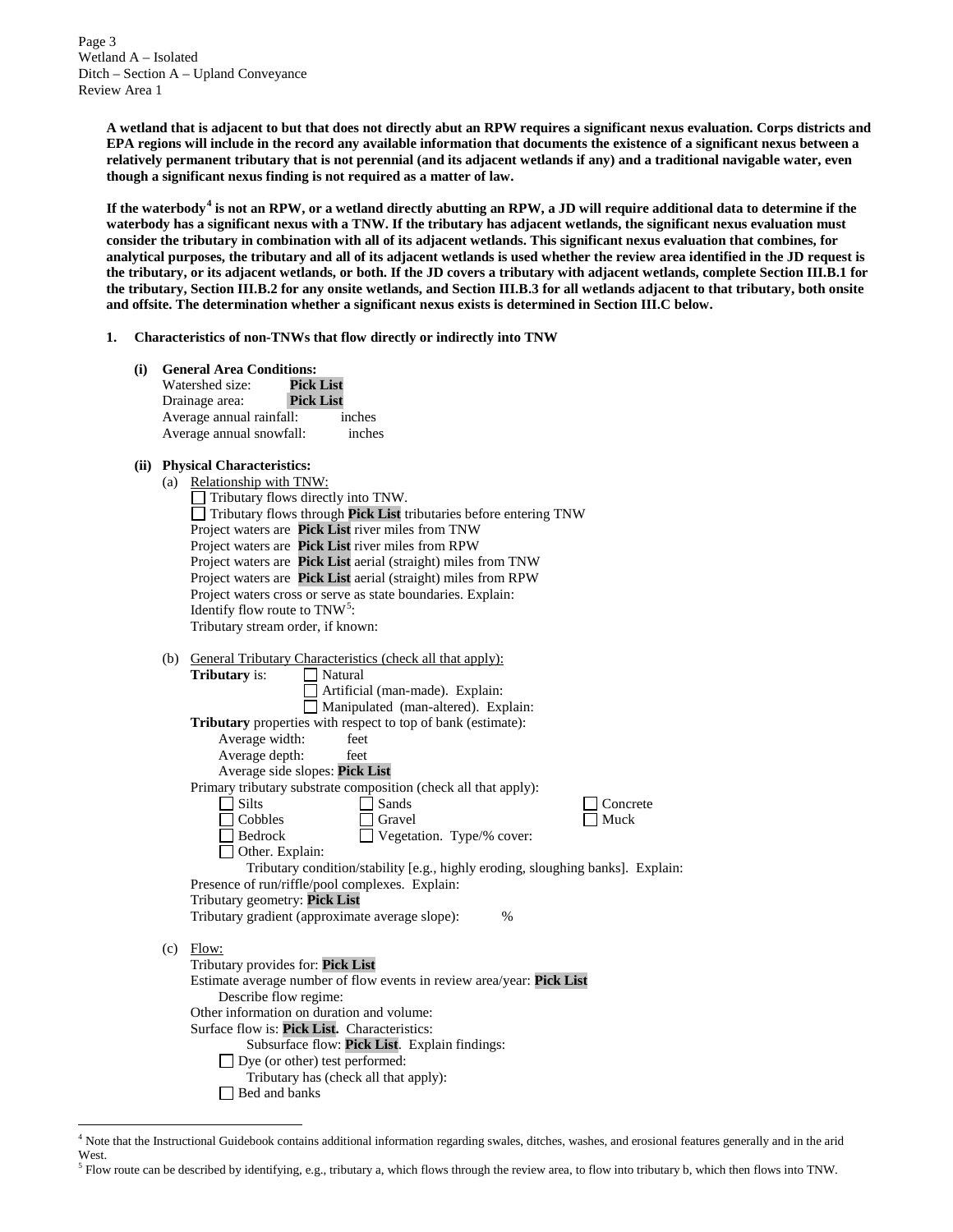Page 4 Wetland A – Isolated Ditch – Section A – Upland Conveyance Review Area 1

| $\Box$ OHWM <sup>6</sup> (check all indicators that apply): |                                                                                                                  |
|-------------------------------------------------------------|------------------------------------------------------------------------------------------------------------------|
| clear, natural line impressed on the bank                   | the presence of litter and debris                                                                                |
| changes in the character of soil                            | destruction of terrestrial vegetation                                                                            |
| shelving                                                    | the presence of wrack line                                                                                       |
| vegetation matted down, bent, or absent                     | sediment sorting                                                                                                 |
| leaf litter disturbed or washed away                        | scour                                                                                                            |
| sediment deposition                                         | multiple observed or predicted flow events                                                                       |
| water staining                                              | abrupt change in plant community                                                                                 |
| Discontinuous OHWM. <sup>7</sup> Explain:                   |                                                                                                                  |
|                                                             | If factors other than the OHWM were used to determine lateral extent of CWA jurisdiction (check all that apply): |
| High Tide Line indicated by:                                | Mean High Water Mark indicated by:                                                                               |
| oil or scum line along shore objects                        | survey to available datum;                                                                                       |
| fine shell or debris deposits (foreshore)                   | physical markings;                                                                                               |
| physical markings/characteristics                           | vegetation lines/changes in vegetation types.                                                                    |
|                                                             |                                                                                                                  |

# **(iii) Chemical Characteristics:**

Characterize tributary (e.g., water color is clear, discolored, oily film; water quality; general watershed characteristics, etc.). Identify specific pollutants, if known:

# **(iv) Biological Characteristics. Channel supports (check all that apply):**

- Riparian corridor. Characteristics (type, average width):
- Wetland fringe. Characteristics:

Habitat for:

Federally Listed species. Explain findings:

Fish/spawn areas. Explain findings:

Other environmentally-sensitive species. Explain findings:

Aquatic/wildlife diversity. Explain findings:

#### **2. Characteristics of wetlands adjacent to non-TNW that flow directly or indirectly into TNW**

#### **(i) Physical Characteristics:**

(a) General Wetland Characteristics:

Properties:

Wetland size: acres Wetland type. Explain: Wetland quality. Explain:

Project wetlands cross or serve as state boundaries. Explain:

- (b) General Flow Relationship with Non-TNW:
	- Flow is: **Pick List**. Explain: Surface flow is**: Pick List**
	- Characteristics:

Subsurface flow: **Pick List**. Explain findings:

Dye (or other) test performed:

- (c) Wetland Adjacency Determination with Non-TNW:
	- □ Directly abutting
	- Not directly abutting
		- Discrete wetland hydrologic connection. Explain:
		- Ecological connection. Explain:
		- Separated by berm/barrier. Explain:
- (d) Proximity (Relationship) to TNW Project wetlands are **Pick List** river miles from TNW. Project waters are **Pick List** aerial (straight) miles from TNW. Flow is from: **Pick List.** Estimate approximate location of wetland as within the **Pick List** floodplain.

#### **(ii) Chemical Characteristics:**

Characterize wetland system (e.g., water color is clear, brown, oil film on surface; water quality; general watershed characteristics; etc.). Explain: Identify specific pollutants, if known:

<span id="page-3-1"></span><span id="page-3-0"></span> <sup>6</sup>  ${}^6$ A natural or man-made discontinuity in the OHWM does not necessarily sever jurisdiction (e.g., where the stream temporarily flows underground, or where the OHWM has been removed by development or agricultural practices). Where there is a break in the OHWM that is unrelated to the waterbody's flow regime (e.g., flow over a rock outcrop or through a culvert), the agencies will look for indicators of flow above and below the break. <sup>7</sup>  $7$ Ibid.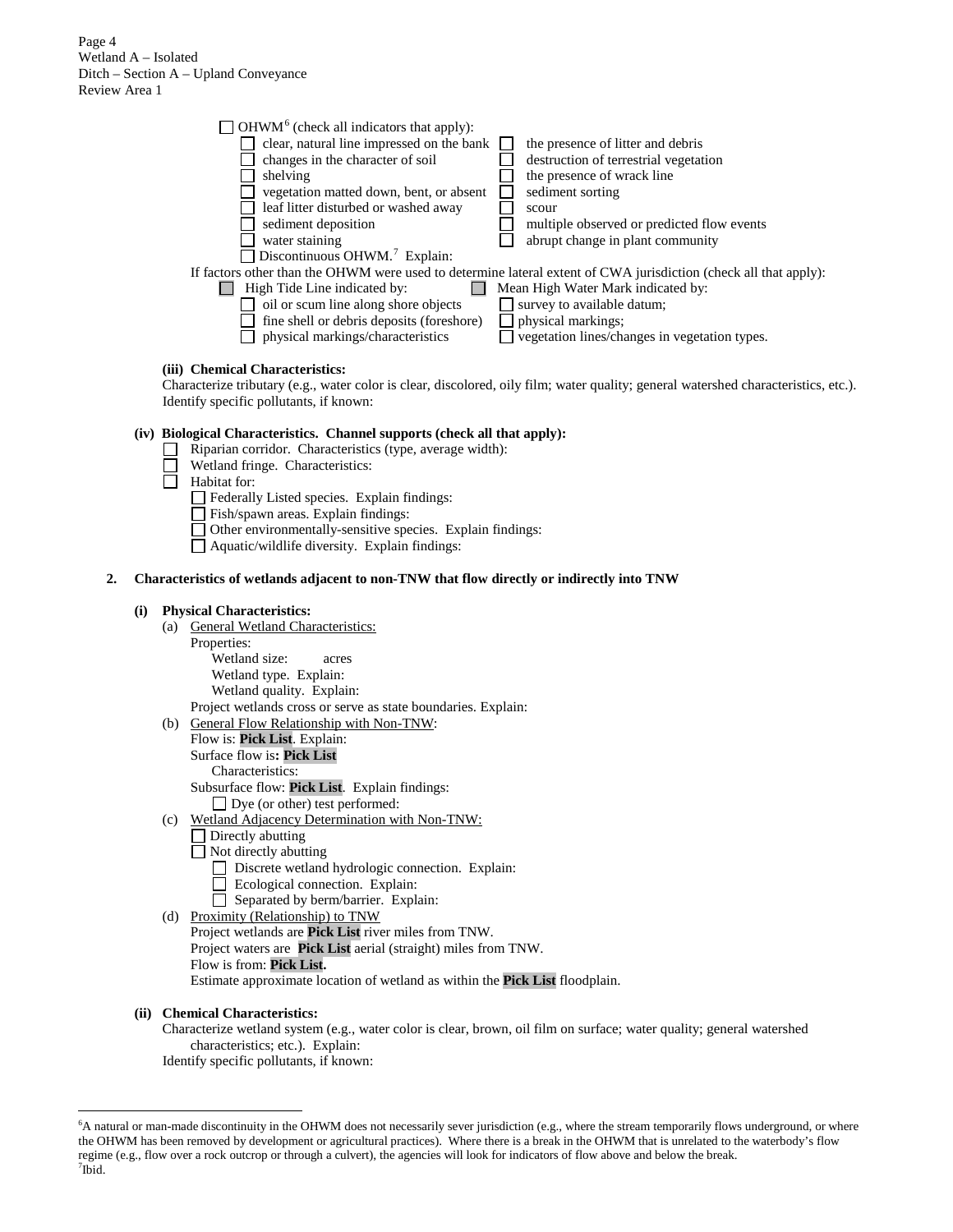Page 5 Wetland A – Isolated Ditch – Section A – Upland Conveyance Review Area 1

#### **(iii) Biological Characteristics. Wetland supports (check all that apply):**

- Riparian buffer. Characteristics (type, average width):
- Vegetation type/percent cover. Explain:
- П Habitat for:
	- Federally Listed species. Explain findings:
	- Fish/spawn areas. Explain findings:
	- Other environmentally-sensitive species. Explain findings:
	- Aquatic/wildlife diversity. Explain findings:

## **3. Characteristics of all wetlands adjacent to the tributary (if any)**

All wetland(s) being considered in the cumulative analysis: **Pick List**

Approximately () acres in total are being considered in the cumulative analysis.

For each wetland, specify the following:

Directly abuts? (Y/N) Size (in acres) Directly abuts? (Y/N) Size (in acres) Summarize overall biological, chemical and physical functions being performed:

### **C. SIGNIFICANT NEXUS DETERMINATION**

**A significant nexus analysis will assess the flow characteristics and functions of the tributary itself and the functions performed by any wetlands adjacent to the tributary to determine if they significantly affect the chemical, physical, and biological integrity of a TNW. For each of the following situations, a significant nexus exists if the tributary, in combination with all of its adjacent wetlands, has more than a speculative or insubstantial effect on the chemical, physical and/or biological integrity of a TNW. Considerations when evaluating significant nexus include, but are not limited to the volume, duration, and frequency of the flow of water in the tributary and its proximity to a TNW, and the functions performed by the tributary and all its adjacent wetlands. It is not appropriate to determine significant nexus based solely on any specific threshold of distance (e.g. between a tributary and its adjacent wetland or between a tributary and the TNW). Similarly, the fact an adjacent wetland lies within or outside of a floodplain is not solely determinative of significant nexus.** 

**Draw connections between the features documented and the effects on the TNW, as identified in the** *Rapanos* **Guidance and discussed in the Instructional Guidebook. Factors to consider include, for example:**

- Does the tributary, in combination with its adjacent wetlands (if any), have the capacity to carry pollutants or flood waters to TNWs, or to reduce the amount of pollutants or flood waters reaching a TNW?
- Does the tributary, in combination with its adjacent wetlands (if any), provide habitat and lifecycle support functions for fish and other species, such as feeding, nesting, spawning, or rearing young for species that are present in the TNW?
- Does the tributary, in combination with its adjacent wetlands (if any), have the capacity to transfer nutrients and organic carbon that support downstream foodwebs?
- Does the tributary, in combination with its adjacent wetlands (if any), have other relationships to the physical, chemical, or biological integrity of the TNW?

#### **Note: the above list of considerations is not inclusive and other functions observed or known to occur should be documented below:**

- **1. Significant nexus findings for non-RPW that has no adjacent wetlands and flows directly or indirectly into TNWs.** Explain findings of presence or absence of significant nexus below, based on the tributary itself, then go to Section III.D: . **Significant nexus findings for non-RPW and its adjacent wetlands, where the non-RPW flows directly or indirectly into TNWs.** Explain findings of presence or absence of significant nexus below, based on the tributary in combination with all of its adjacent wetlands, then go to Section III.D: .
- **2. Significant nexus findings for wetlands adjacent to an RPW but that do not directly abut the RPW.** Explain findings of presence or absence of significant nexus below, based on the tributary in combination with all of its adjacent wetlands, then go to Section III.D:

### **D. DETERMINATIONS OF JURISDICTIONAL FINDINGS. THE SUBJECT WATERS/WETLANDS ARE**

**1. TNWs and Adjacent Wetlands.** Check all that apply and provide size estimates in review area: TNWs: linear feet width (ft), Or, acres. Wetlands adjacent to TNWs: acres.

### **2. RPWs that flow directly or indirectly into TNWs.**

- Tributaries of TNWs where tributaries typically flow year-round are jurisdictional. Provide data and rationale indicating that tributary is perennial:
- $\Box$  Tributaries of TNW where tributaries have continuous flow "seasonally" (e.g., typically three months each year) are jurisdictional. Data supporting this conclusion is provided at Section III.B. Provide rationale indicating that tributary flows seasonally:
	- Provide estimates for jurisdictional waters in the review area (check all that apply):
	- Tributary waters: linear feet width (ft).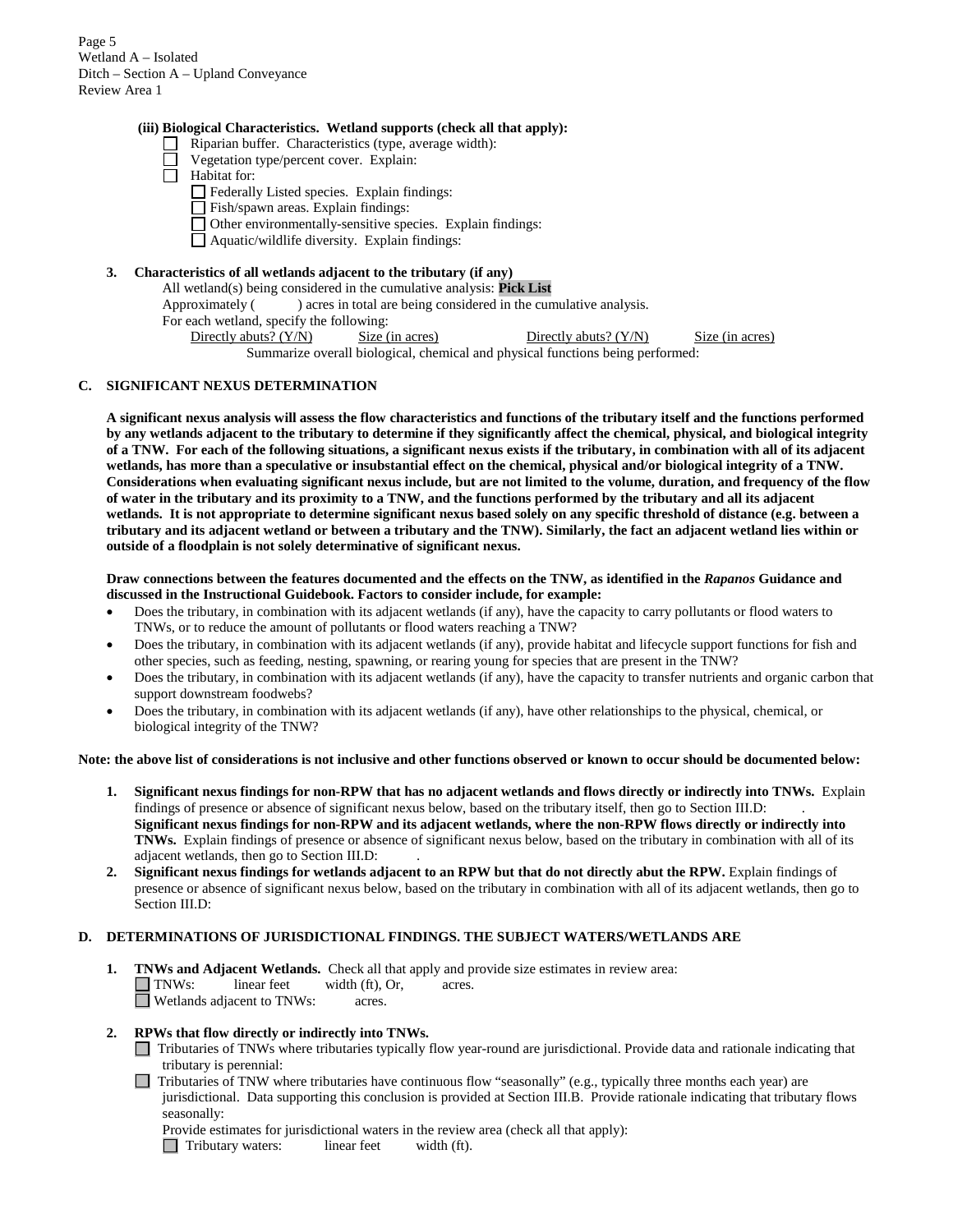Page 6 Wetland A – Isolated Ditch – Section A – Upland Conveyance Review Area 1

# **3. Non-RPWs[8](#page-5-0) that flow directly or indirectly into TNWs.**

- Waterbody that is not a TNW or an RPW, but flows directly or indirectly into a TNW, and it has a significant nexus with a TNW is jurisdictional. Data supporting this conclusion is provided at Section III.C.
- Provide estimates for jurisdictional waters within the review area (check all that apply):<br>
Tributary waters: linear feet width (ft).
	- Tributary waters: linear feet width (ft).

## **4. Wetlands directly abutting an RPW that flow directly or indirectly into TNWs.**

- Wetlands directly abut RPW and thus are jurisdictional as adjacent wetlands.
	- Wetlands directly abutting an RPW where tributaries typically flow year-round. Provide data and rationale indicating that tributary is perennial in Section III.D.2, above. Provide rationale indicating that wetland is directly abutting an RPW:
	- Wetlands directly abutting an RPW where tributaries typically flow "seasonally." Provide data indicating that tributary is seasonal in Section III.B and rationale in Section III.D.2, above. Provide rationale indicating that wetland is directly abutting an RPW:

Provide acreage estimates for jurisdictional wetlands in the review area: acres.

## **5. Wetlands adjacent to but not directly abutting an RPW that flow directly or indirectly into TNWs.**

Wetlands that do not directly abut an RPW, but when considered in combination with the tributary to which they are adjacent and with similarly situated adjacent wetlands, have a significant nexus with a TNW are jurisidictional. Data supporting this conclusion is provided at Section III.C.

Provide acreage estimates for jurisdictional wetlands in the review area: acres.

### **6. Wetlands adjacent to non-RPWs that flow directly or indirectly into TNWs.**

Wetlands adjacent to such waters, and have when considered in combination with the tributary to which they are adjacent and with similarly situated adjacent wetlands, have a significant nexus with a TNW are jurisdictional. Data supporting this conclusion is provided at Section III.C.

Provide estimates for jurisdictional wetlands in the review area: acres.

## **7. Impoundments of jurisdictional waters. [9](#page-5-1)**

As a general rule, the impoundment of a jurisdictional tributary remains jurisdictional.

- Demonstrate that impoundment was created from "waters of the U.S.," or
- Demonstrate that water meets the criteria for one of the categories presented above  $(1-6)$ , or

Demonstrate that water is isolated with a nexus to commerce (see E below).

## **E. ISOLATED [INTERSTATE OR INTRA-STATE] WATERS, INCLUDING ISOLATED WETLANDS, THE USE, DEGRADATION OR DESTRUCTION OF WHICH COULD AFFECT INTERSTATE COMMERCE, INCLUDING ANY SUCH WATERS (CHECK ALL THAT APPLY):[10](#page-5-2)**

- which are or could be used by interstate or foreign travelers for recreational or other purposes.
- from which fish or shellfish are or could be taken and sold in interstate or foreign commerce.
- which are or could be used for industrial purposes by industries in interstate commerce.
- Interstate isolated waters.Explain:
- Other factors. Explain:

### **Identify water body and summarize rationale supporting determination:** .

- Provide estimates for jurisdictional waters in the review area (check all that apply):
	- Tributary waters: linear feet width (ft).
	- Other non-wetland waters: acres.
	- Identify type(s) of waters:
- **I** Wetlands: acres.

# **F. NON-JURISDICTIONAL WATERS, INCLUDING WETLANDS (CHECK ALL THAT APPLY):**

- If potential wetlands were assessed within the review area, these areas did not meet the criteria in the 1987 Corps of Engineers Wetland Delineation Manual and/or appropriate Regional Supplements.
- $\boxtimes$  Review area included isolated waters with no substantial nexus to interstate (or foreign) commerce.
	- $\boxtimes$  Prior to the Jan 2001 Supreme Court decision in "*SWANCC*," the review area would have been regulated based solely on the "Migratory Bird Rule" (MBR).
	- Waters do not meet the "Significant Nexus" standard, where such a finding is required for jurisdiction. Explain: **.**

Other: (explain, if not covered above): **Ditch – Section A – Upland Conveyance does not exhibit evidence of an ordinary high water mark, or any other characteristic that would define the feature as a stream.**

 $\frac{1}{8}$ 

<span id="page-5-1"></span><span id="page-5-0"></span><sup>&</sup>lt;sup>8</sup>See Footnote # 3.<br><sup>9</sup> To complete the analysis refer to the key in Section III.D.6 of the Instructional Guidebook.

<span id="page-5-2"></span><sup>&</sup>lt;sup>10</sup> Prior to asserting or declining CWA jurisdiction based solely on this category, Corps Districts will elevate the action to Corps and EPA HQ for **review consistent with the process described in the Corps/EPA** *Memorandum Regarding CWA Act Jurisdiction Following Rapanos.*